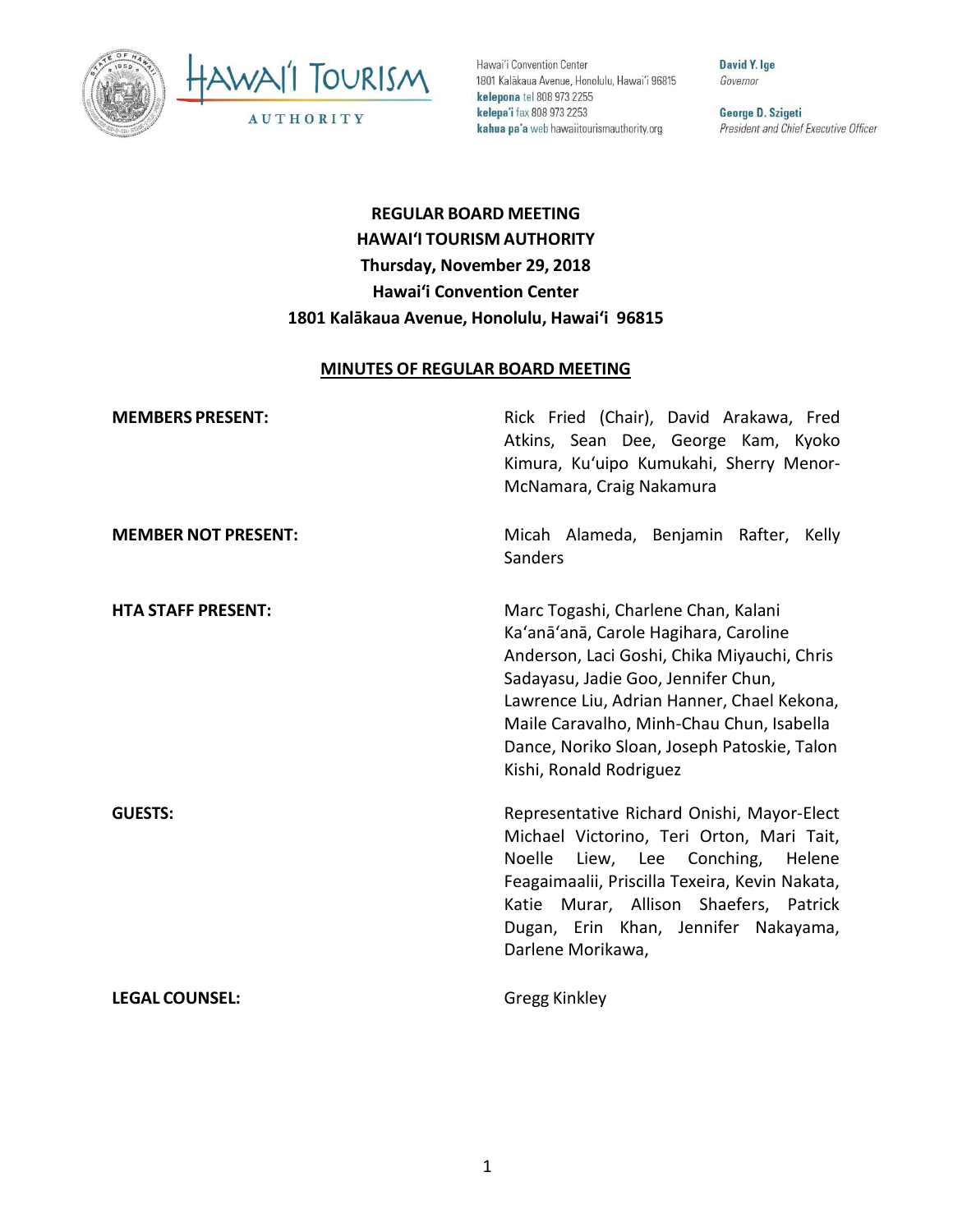## **1. Call to Order and Pule**

Presiding Officer Rick Fried called the meeting to order at 9:36 a.m.

Kalani Ka'anā'anā offered a pule to open the meeting.

#### **2. Approval of the Minutes of the October 25, 2018 Board Meeting**

Chair Fried asked for a motion to approve the minutes of the October 25, 2018 Board Meeting. George Kam made the motion, and Craig Nakamura seconded the motion, which was unanimously approved by all the Board members present.

## **3. Report of Permitted Interactions at an Informational Meeting or Presentation Not Organized by the Board Under HRS § 92-2.5(c)**

Chair Fried asked the Board whether there were any permitted interactions to report. There were no reports of any permitted interactions between Board members since the last Board meeting.

#### **4. Report Relating to Staff's Implementation of HTA's Programs During October 2018**

Chair Fried recognized Marc Togashi to provide a report on the Staff's Implementation of HTA's Programs During October 2018. Mr. Togashi stated that on October 26, 2018, HTA staff met with Senators Glenn Wakai, Laura Thielen and Brian Taniguchi from the Senate Committee on Economic Development, Tourism, and Technology, and staff from the Senate Ways and Means Committee. Mr. Togashi reported that the parties to the meeting reviewed HTA's budget in preparation for the upcoming 2019 Legislative Session.

Mr. Togashi announced that, through an RFP process, HTA will provide funding support to 130 non-profits and community organization state-wide, through the Kukulu Ola, Aloha Aina, and Community Enrichment programs.

Hawai'i sponsored the Ironman Event in October and the Maui Jim Invitational Basketball Tournament in November. Both events generated widespread exposure. HTA will also sponsor the following upcoming events: 1) the Hawaii Open Tennis Tournament from December 21-23, 2018, 2) the Hawai'i Bowl on December 22, 2018 and 3) the Hawaiian Airlines Diamond Head Classic from December 23-25, 2018.

Chair Fried recognized Representative Richard Onishi and thanked him for attending the November 18, 2018 Marketing Committee Meeting. Chair Fried also recognized the Mayor-Elect of Maui, Michael Victorino, and thanked him for attending.

Fred Atkins noted that during the confirmation process for some of the current Board members,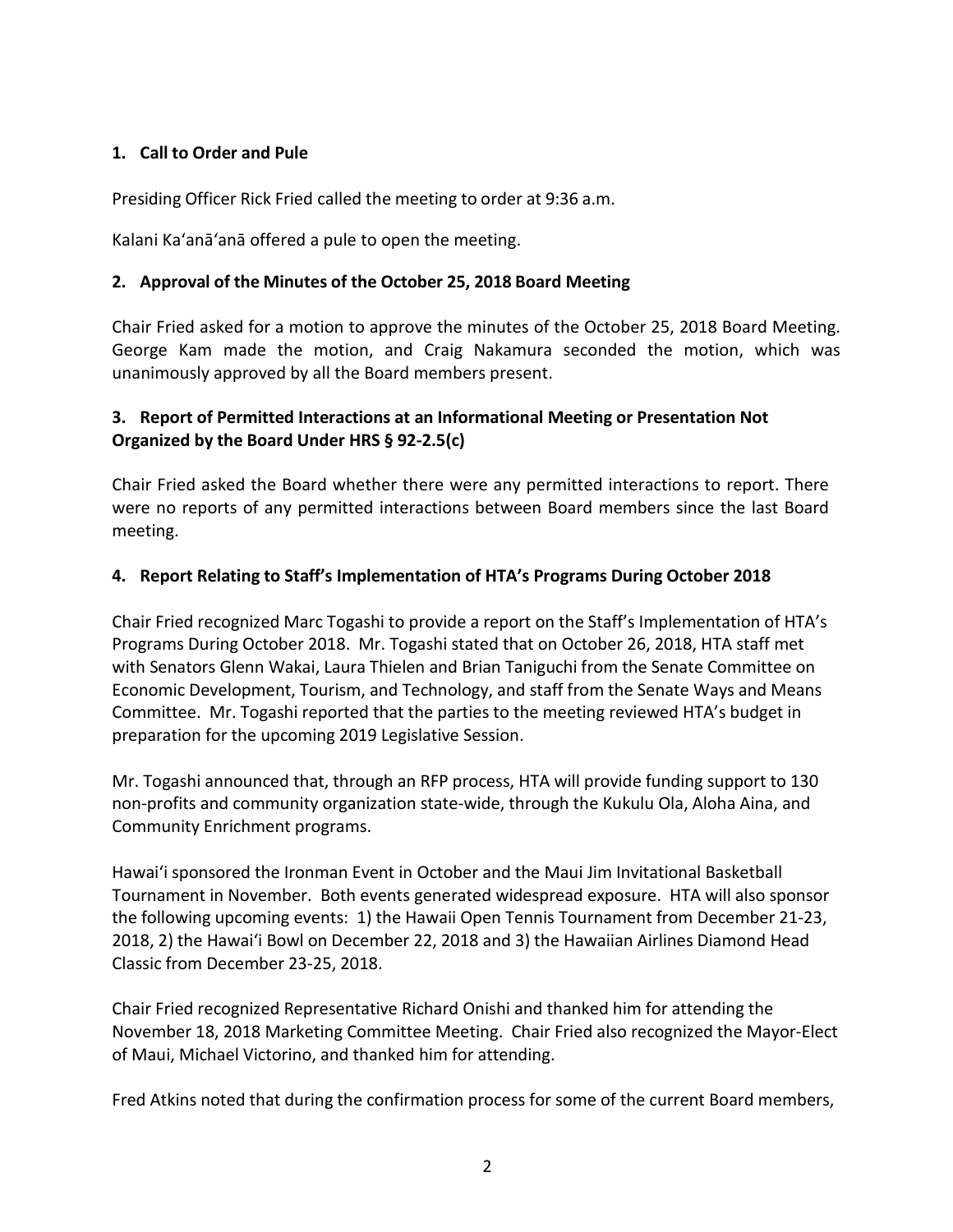the legislature had raised major concerns. Mr. Atkins asked whether the legislators that attended the October 26 meeting with HTA staff had expressed major concerns or if they now have a better understanding of where HTA stands on those issues. Mr. Togashi replied that he believed that the legislators had a better understanding and he stated that they expressed appreciation for progress made by HTA, particularly shifts in budgets to strengthen communities and manage the destination. Mr. Togashi stated that he could provide more detail offline.

David Arakawa asked which HTA staff members attended the meeting and Mr. Togashi responded that attendance had included Charlene Chan, Kalani Ka'anā'anā, Jadie Good, and Chris Sadayasu. Mr. Arakawa asked whether any Board members had attended and Mr. Togashi replied in the negative. Mr. Arakawa noted that the Board has a Legislative Committee and suggested that members of that committee should be invited to any follow-up legislative meetings. He also asked whether the legislators identified any upcoming issues or concerns that the Board should prepare for and whether major issues like Airbnb were discussed. Mr. Togashi responded that the discussion had been about HTA's general involvement with the legislature and what its positions would be. He stated that the legislators did not discuss their position on Airbnb but Mr. Togashi added that it was obviously an important topic.

Mr. Arakawa asked whether the legislators had discussed issues like the Transient Accommodations Tax (TAT). Mr. Togashi replied that they had not discussed anything specific about the TAT except that Senator Glenn Wakai had recommended that HTA advocate, if it was their position, for other departments and counties to receive their share of TAT. Mr. Ka'anā'anā noted that the majority of the discussion with the legislators consisted of program-specific questions regarding what was on the budget. Ms. Chan added that not all the members of the Senate Committee on Economic Development, Tourism, and Technology were present and that there will be a legislative informational briefing in January 2019. Mr. Arakawa noted that the "camera issue" is a county issue, asked whether the legislators talked about TAT funding to the counties, and asked whether the legislators provided positive or negative sentiment in that regard. Mr. Togashi responded that there was no negative feedback on that issue.

Mr. Fried noted that he had discussed with Mr. Togashi whether it was appropriate for him to attend the meeting and they had decided that he should not. He added that it makes sense that up to two members from the legislative committee attend future meetings.

Representative Onishi stated that he was not at the meeting, but he cautioned the Board that allocation of the TAT is a legislative issue, and that if HTA encourages allocations for the counties the question may arise of where that money should come from. Chair Fried noted that Representative Onishi's committee is expanding and will now be known as the Tourism, International Affairs, Arts, and Culture Committee.

Mr. Arakawa asked whether the Senate Committee understood that the Board approved the cancellation of the Southeast Asian Marketing Office within the budget. Mr. Togashi responded that it did and that HTA had articulated that there was Board discussion and approval on that point.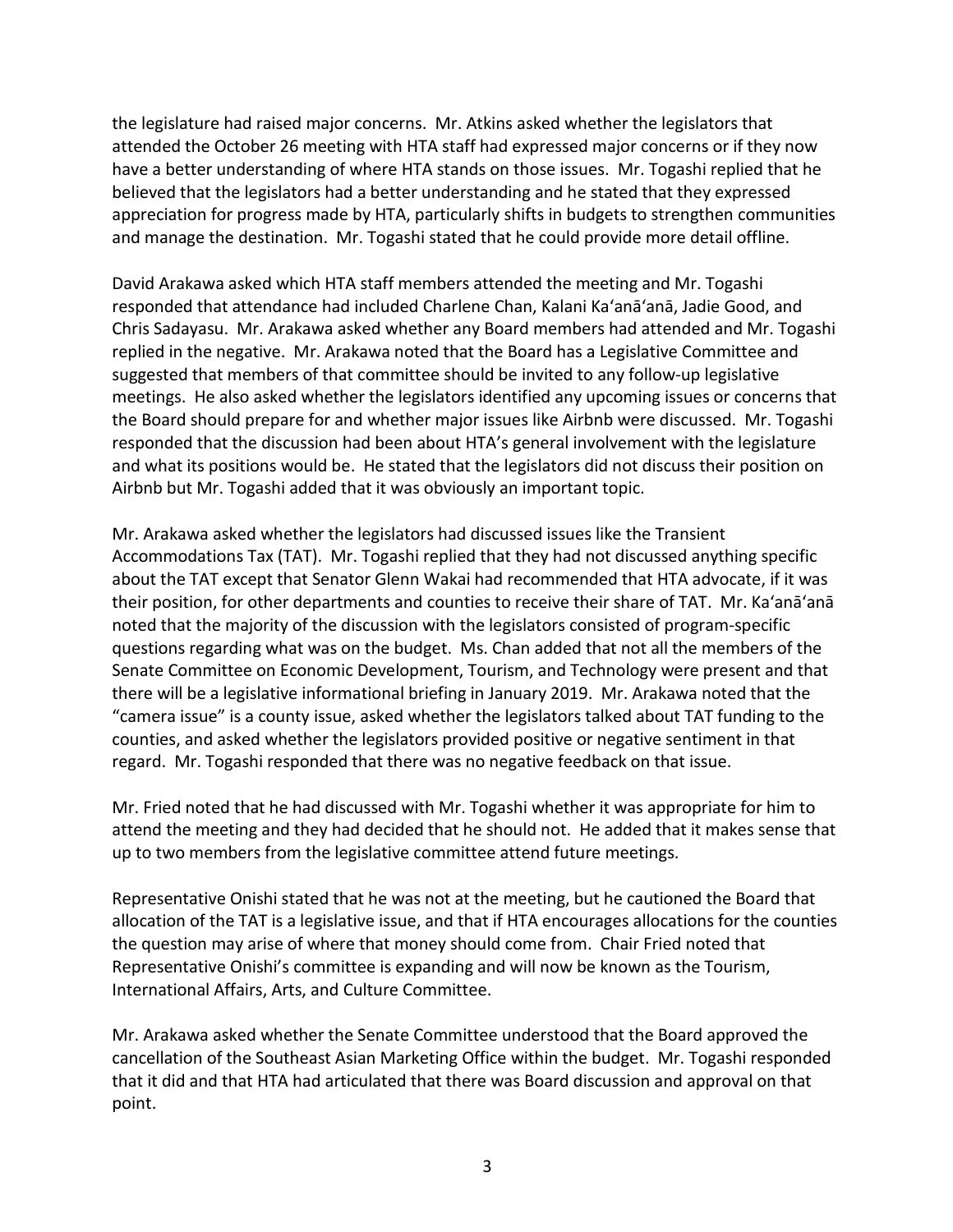## **5. Presentation and Discussion of Current Market Insights and Conditions in Key Major Hawai'i Tourism Markets**

Chair Fried acknowledged Jennifer Chun to provide an update on current market insights. Ms. Chun directed the Board to the report in the Board Packet, which included both September and October information. She noted that October visitor stats showed a decrease in visitor spending of 0.7% even though arrivals increased by 4.4%. Europe, Oceania, Other Asia MMA (including China, Korea, and Taiwan) were down for both spending and arrivals. There was an increase from the mainland U.S. to O'ahu due, in part, to the American Dental Association (ADA) Conference.

Ms. Chun noted that earlier that week, HTA had released visitor satisfaction statistics for the first two quarters of 2018. The statistics now include island-specific information like what attractions and regions of the islands visitors are going to. Hotel statistics were published the prior week. Hotel occupancy in October was 76.4% for the state which represents a decrease of approximately 2.5 percentage points.

Mr. Atkins asked whether the decrease was across the state. Ms. Chun stated that O'ahu was down slightly and the island of Hawai'i was down significantly, but there was growth on Maui and Kauai. Sherry Menor-McNamara asked whether Ms. Chun knew why the numbers were down. Teri Orton stated that she believed it could be due in part to displacement from the ADA Conference. Ms. Chun posited that it could be due to the impact of natural disasters in Japan earlier in the year. Jadie Goo noted that there were approximately 4,400 fewer air seats from China (due to Hawaiian Airlines suspending service to Beijing, and Chinese carriers' aircraft issues) so fewer Chinese were able to visit, but that the decrease with Chinese carriers' was only for October, and would resume going forward. Mr. Atkins requested a report from HTA's major market areas if there is a continued downward trend. Mr. Kam requested that the report also include strategies for addressing the downturn. Mr. Dee stated that he would also like to know what is driving the drop in hotel occupancy rates and asked whether alternative accommodations could be included in the research.

Ms. Chun noted that in October, Maui's revenue per available room (RevPAR) was down for the first time since January 2016, mostly in Ka'anapali (because Wailea was up). She stated that HTA does a study on individually marketed vacation rentals every year, and the next one will be published in December 2018.

The Board recognized Mayor-Elect Victorino who offered his input on the downturn in RevPAR on Maui. He stated that Ka'anapali was adversely affected from recent hurricanes, fire, and flooding, as well as significant traffic issues. He expressed concern that measures to address a potential downturn in tourism should not be reactive. He also explained that his office will have a hospitality liaison and expressed a hope that the rest of the counties would work together to address a potential future downturn.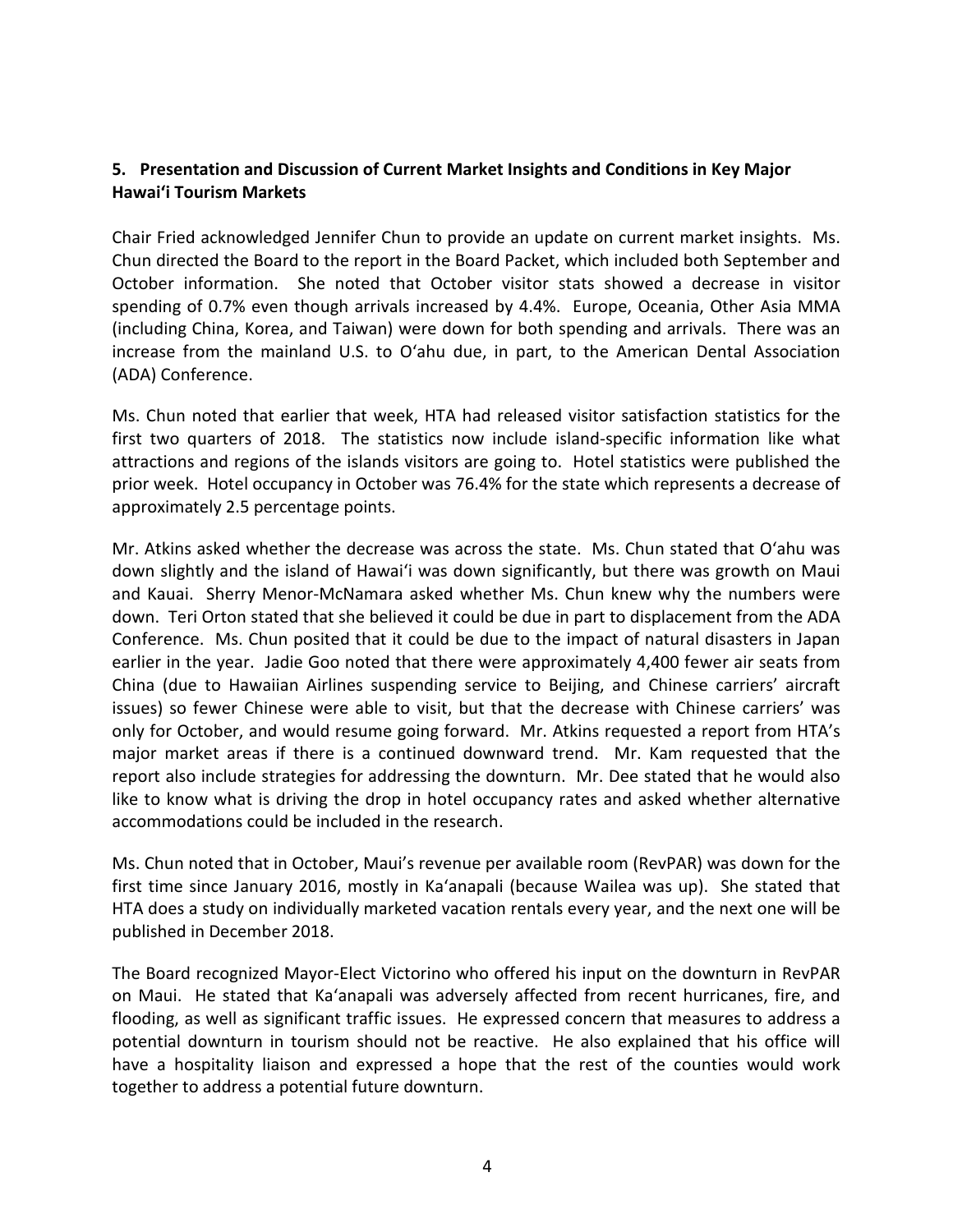Ms. Kimura added that the impacts of the hotel workers' strike should also be examined. Ms. Chun responded that they are not able to see specific hotel data to determine the impact of the strike.

Mr. Atkins asked whether Airbnb voluntarily reports the number of room nights they sell. Ms. Chun responded that the alternative accommodation websites do not voluntarily provide that data but it is within HTA's budget to do that research and she has been researching potential capabilities, and is putting out an RFP to that effect.

Mr. Arakawa noted that one of the important takeaways from Mayor-Elect Victorino's and Ms. Kimura's comments is that HTA can talk to the counties to help interpret data. Ms. Chun expressed her appreciation for neighbor island support. Mayor-Elect Victorino stated that fire is still impacting the island, and there is flooding in the areas that usually offset the traffic in Ka'anapali.

## **6. Presentation, Discussion, and Action on HTA's Financial Reports for September and October 2018**

Chair Fried acknowledged Marc Togashi for a presentation and discussion on HTA's financial reports. Mr. Togashi stated that the financial reports were included in their Board packets, including an executive summary of the report. He stated that there was nothing significant to report. Chair Fried asked for a motion to approve the September and October 2018 budgets. Mr. Kam made a motion and Mr. Atkins seconded the motion. The motion was approved by the Board.

## **7. Update on Status of the 2018 Audit Action Plan**

Chair Fried asked Mr. Togashi to provide an update on the 2018 Audit Action Plan. Mr. Togashi directed the Board to information provided in the Board packet. Mr. Arakawa asked whether HTA has a procurement policy, whether it has been reviewed by the state procurement officer, and whether there were any objections to working with the State procurement officer on the procurement policies. Mr. Togashi responded that he believes that that is a question for the Chief Administrative Officer and the new leadership team, but that the auditor is aware that HTA has a procurement policy and that it was reviewed as part of the audit. He added that HTA is always looking for ways to improve and that it has no objections to working with the procurement office.

Chair Fried asked whether the procurement policy was discussed at the legislative meeting or whether mostly budget was discussed. Mr. Togashi responded that mostly budget was discussed.

## **8. Presentation by AEG Regarding an Update of Hawai'i Convention Center Recent Operational Activities and Sales Initiatives**

Chair Fried recognized Teri Orton to give a presentation on Hawai'i Convention Center (HCC)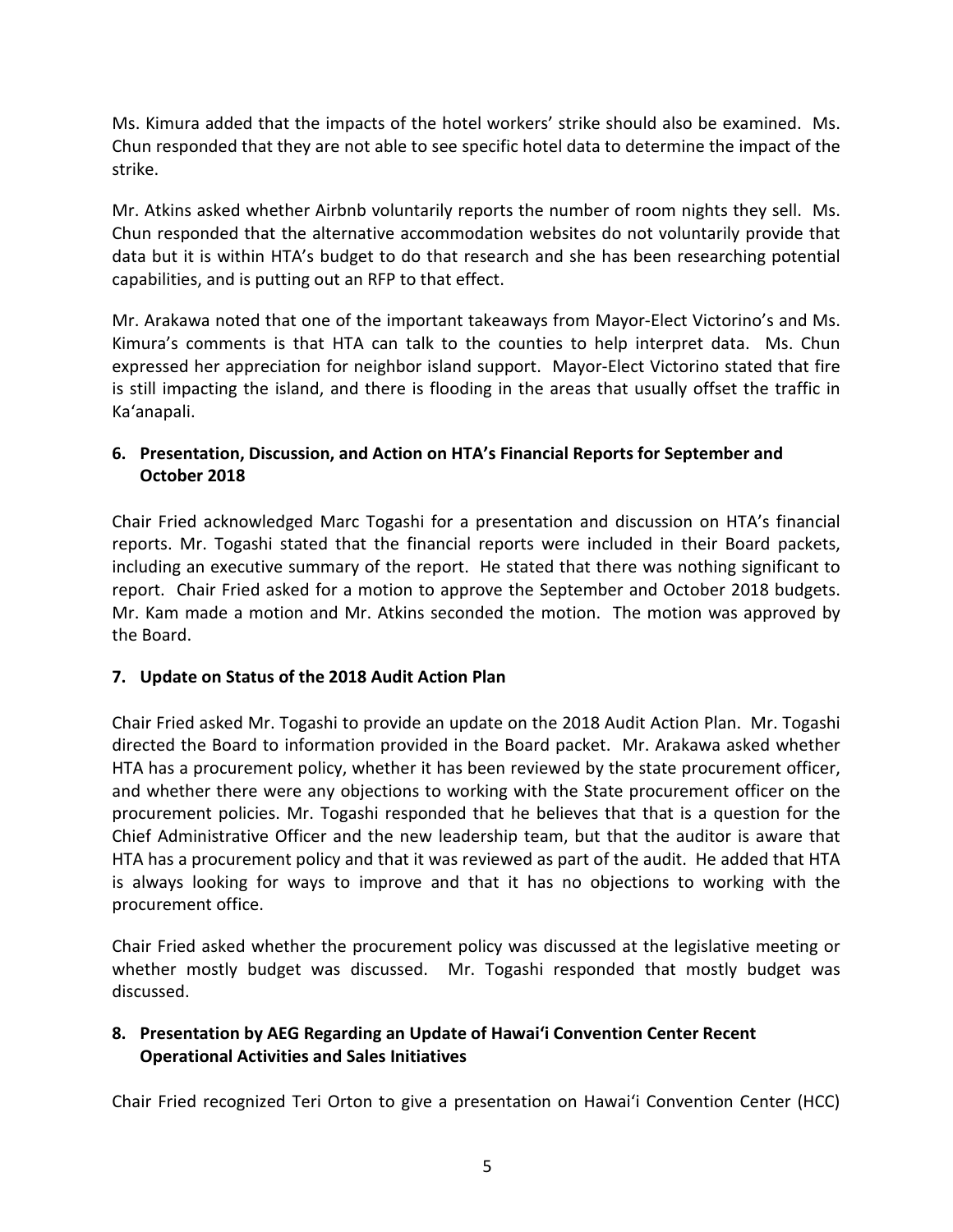operational activities and sales initiatives. Ms. Orton began by presenting HCC's new "sizzle video" for the Ho'omaluo campaign.

Ms. Orton presented the Hawai'i Convention Center sales updates. She reported that the American Dental Association meeting was held in October, with 16,000 delegates, \$100M in spending, and \$11M in state tax revenue. The American Dental Association meeting, the Global Tourism Summit, the Hawai'i Food and Wine Festival, and 18 other events rounded out a very busy month. HCC grossed \$1.8M in revenue.

Turning to HCC's reforecast numbers, Ms. Orton stated that they are now projected to close the year at approximately 30% occupancy, gross revenue at \$13.5M, and gross expenses at \$15.9M. Ms. Orton noted that the losses this year are due to cancellations and rescheduling.

Ms. Orton provided an update on HCC's Food and Beverage department. HCC is expecting to close the year at \$8.4M which is approximately \$1.8M less than what was anticipated. Ms. Orton stated that the downturn in revenue is attributed to the groups that either rescheduled to 2019 or 2020, or that chose another city. Chair Fried asked what percentage chose another city as opposed to rescheduling. Ms. Orton estimated that about half chose another city. Chair Fried asked what a possible reason for that was and Ms. Orton responded that the reason was probably price, including airfare, exhibit costs, and hotel room rates. She added that these are corporate events that book on a shorter timeline.

Mr. Dee noted that 2017 was a strong year with approximately 50% flow through, and asked what Ms. Orton sees for the future and what is driving the erosion of flow through. Ms. Orton responded that it is driven by the type of business being brought in. She stated that last year there was more corporate business, which spends more in general because they are incentive groups. Next year is anticipated to be a stronger year because there are more corporate pieces than on this year. Ms. Orton also noted that availability next year is low, and there are very few dates available because of the high number of bookings already on the books. The team is now focusing on 2022 to 2026, because there is not as much business on the books during those years. A considerable loss of business was due to high hotel rates and inventory. There is more competition from other cities including secondary cities and "up-and-coming" cities that have new facilities. HCC is working on creative offers to differentiate Hawai'i and make it more affordable and palatable to planners.

Chair Fried asked how HCC was doing in regards to the use of the sports courts. Ms. Orton stated that that market segment is a "slam dunk" and noted that a futsol tournament, the first year of a four-year agreement, was beginning that weekend. A majority of teams participating in the tournament are international teams. She noted that one of the goals of the four-year agreement is to use some of HCC's marketing dollars to grow participation in Asia.

Mr. Kam asked about how the sporting events do in terms of food and beverage. Ms. Orton stated that food and beverage for sporting events is mainly concessions. HCC has opened an additional pop-up lobby kiosk concession stand which is helping to increase revenue. During the first week of the American Dental Association conference, the additional pop-up concession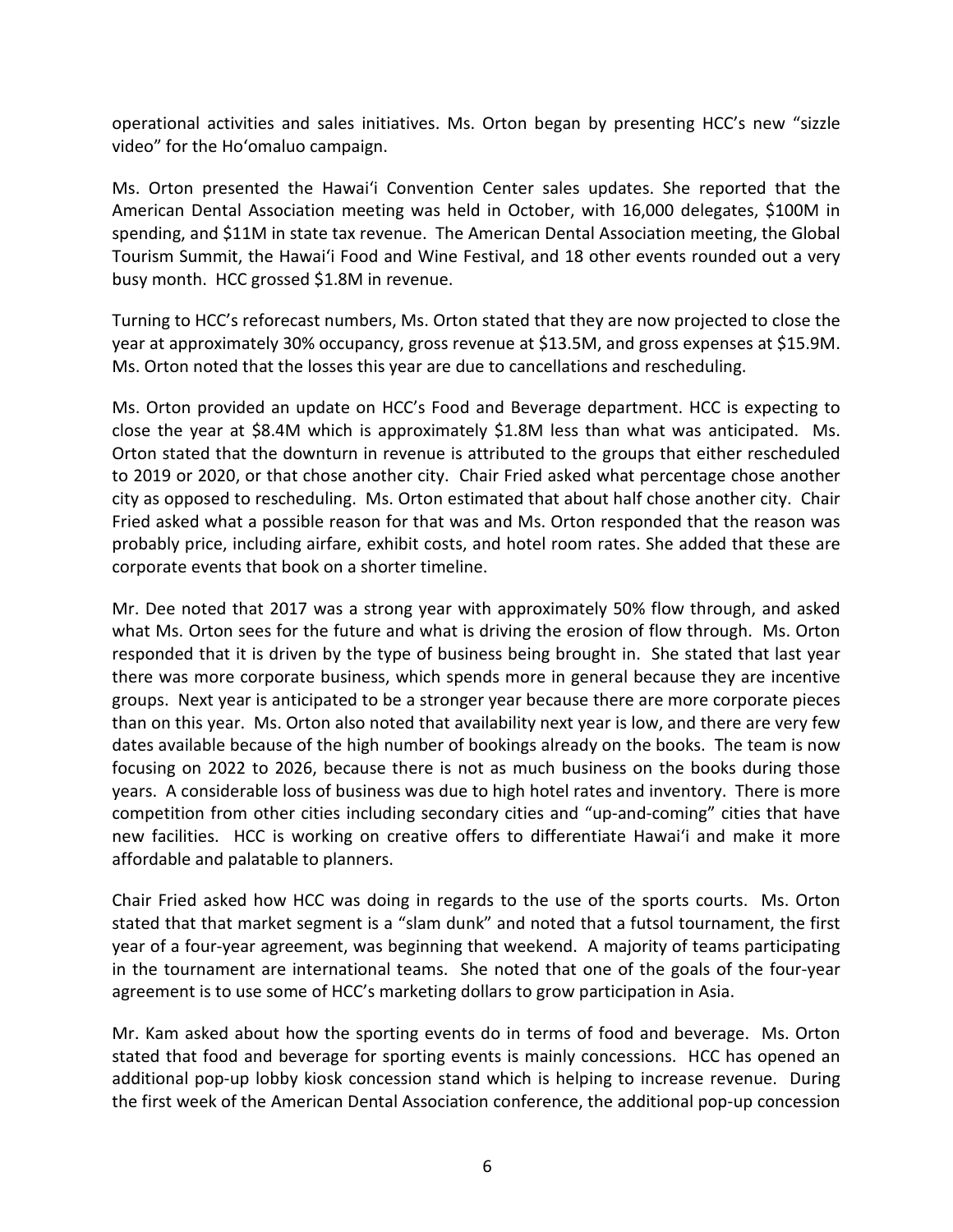helped HCC gross \$25,000 in revenue out of the lobby kiosk.

Chair Fried asked whether futsol was a derivation of soccer. Ms. Orton stated that it is five-onfive indoor soccer, and the tournament has five courts set up. Ms. Orton then discussed HCC's return on investment. For October, HCC's return on investment for every dollar spent was \$21.269 to the State.

Ms. Orton recognized Lee Conching to provide an update on HCC's sales. Mr. Conching stated that the sales team is focusing on closing business for the remainder of the year. He noted that there is tentative business on the books and the current focus is to get that business signed by the end of December 2018. Mr. Conching added that the "Million Miles" promotion is gaining traction and is helping to incentivize planners to sign contracts by the end of the year. Mr. Conching recently attended a conference in Bangkok, Thailand, of meeting planners in the Asia Pacific region. He stated that he believes there is opportunity in this region, and some of the planners he met there are already in talks for booking business in the future.

Ms. Orton provided an update on HCC's initiatives to open communication among stakeholders: the Customer Advisory Board and the General Managers' Forum. The next General Managers' meeting is scheduled for February 22, 2019 and Ms. Orton invited Board members to attend. Ms. Orton stated that the agenda will include updates on the markets and information on the groups that HCC is bidding. Mr. Conching discussed the Customer Advisory Board Meeting, which is scheduled to be held from February 20 to 22, 2019. The Customer Advisory Board is made up of approximately 20 of HCC's top clients. The board is invited to visit, share their insights, and provide feedback about what HCC is doing well and what could be improved. He stated that one of the biggest clients is American Dental Association, who is represented by Jim Goodman. He added that the hotel strike caused some anxiety with Mr. Goodman because he felt the strike targeted the ADA meeting. This February's meeting will be attended by about about twelve Advisory Board members. Mr. Conching invited HTA Board members to attend the Advisory Board meeting, and Ms. Orton stated that she would send out invitations. Ms. Orton added that three to four Advisory Board members are also invited to the General Managers' meeting to provide direct feedback to the general managers.

Mr. Dee offered an observation that HTA is considering major repair and maintenance expenditures so it would be important for the legislature to hear the concerns of the Customer Advisory Board. Ms. Orton agreed and stated that that information can be shared with subcommittee members. Craig Nakamura noted that HTA has a convention center committee, a permitted interaction group, that has met to focus on repair and maintenance projects. Included in attendance was a consultant who was involved in the original design and construction of the convention center. He added that he hopes that that consultant can attend the next board meeting to provide background on some of the issues that HCC is currently having.

Ms. Menor-McNamara asked what Ms. Orton believed HCC's strengths and weaknesses are based on the comments that she has received. Ms. Orton responded that she has heard, from Jim Goodman for example, that the building is beginning to look "tired," and that it is time to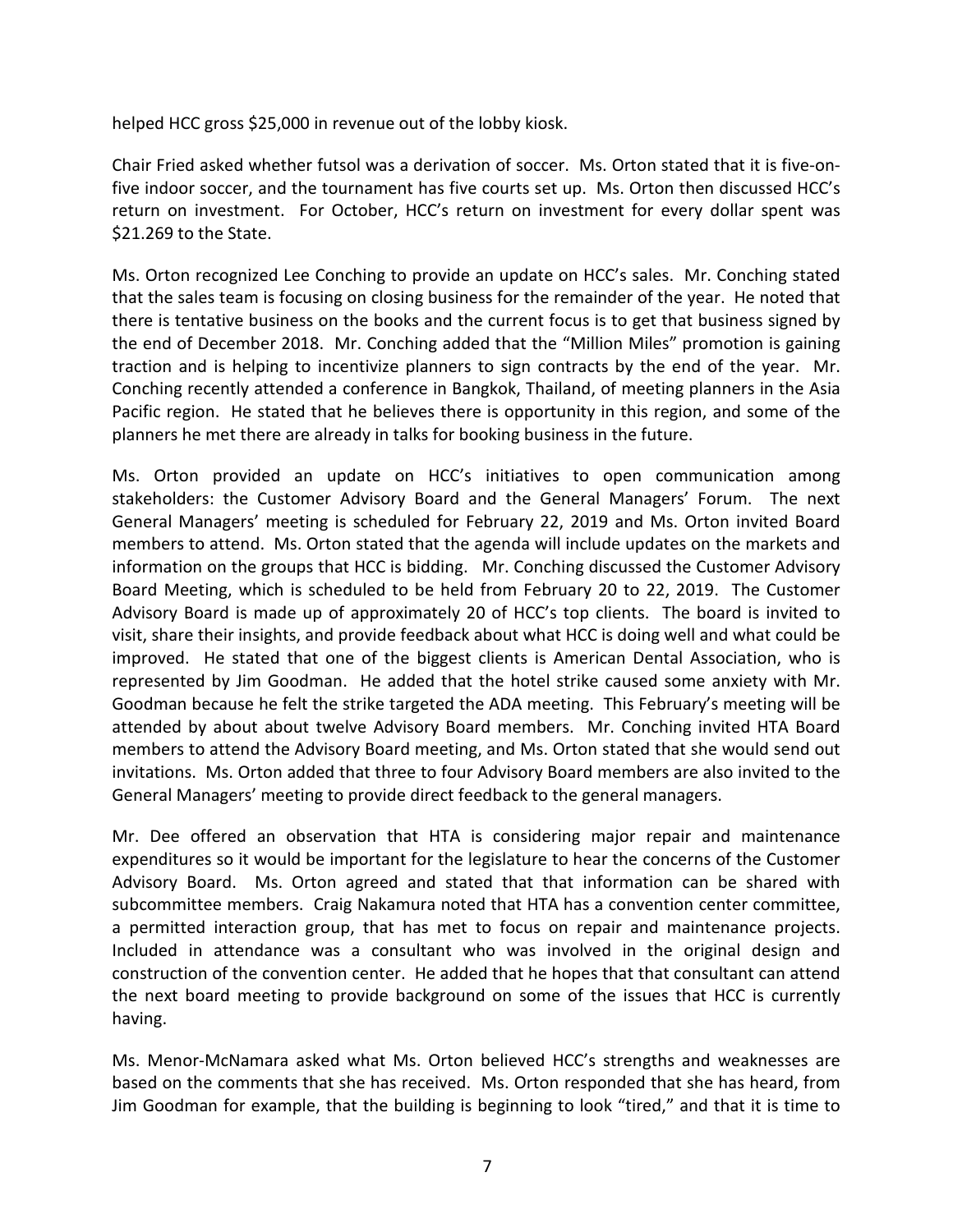change the chairs, carpet, and curtains. She noted that hotels refresh every 4-5 years and HCC is competing more and more with new and refurbished convention centers.

Mr. Arakawa asked what the criteria are for the Customer Advisory Board. Mr. Conching responded that they receive recommendations from their hotel partners and sales team. He stated that they try to ensure that it is a diverse group made up of members from across the country as well as different markets. Mr. Arakawa asked if there were a certain number of attendees from an organization's event that flagged its consideration for membership on the Customer Advisory Board. Mr. Conching stated that HCC aims at having at least 12 members able to attend each Customer Advisory Board meeting, which requires approximately 25 total members. Mr. Arakawa asked whether HCC pays for the members to attend. Mr. Conching stated that HCC pays for economy airfare and HCC's hotel partners put the members up.

At 10:49 a.m. Chair Fried recessed the meeting for a break. Chair Fried resumed the meeting at 11:04 a.m.

## **9. Report of, Discussion and Request for Funding Approval of Programs Recommended by the Marketing Standing Committee**

Chair Fried recognized Mr. Dee to report on various funding approvals for programs recommended by the standing committee. Mr. Dee provided a brief recap of the previous day's Marketing Committee meeting. He noted that there had been public testimony by the National Scuba Association which gave a presentation and a GoHawaii.com.

Mr. Dee stated that there had been an update regarding the LA Rams program, and that the Marketing Committee approved the contract with the Rams contract several meetings ago on the condition that it was concurrent with the Rams' Aloha Stadium contract. The Rams' Aloha Stadium agreement was executed on or about November 9, 2018. On November 11, the Rams executed their first "Hawai'i Day," which announced the preseason game to be played in 2019.

Mr. Dee stated that the Marketing Committee also discussed the LA Clippers agreement, noting that the Clippers have asked for consideration for a change in the date and opponent for one of the preseason games, with more details to be provided at a later date. He noted that the consideration would not constitute a budget change. Mr. Dee thanked the HTA team for negotiating the LA Clippers agreement, which added approximately \$200,000 to the media program at no additional cost to the state.

Mr. Dee stated the committee briefly went into executive session, noting that HTA's contract with sports marketing consultants Ascendent has expired and the staff recommendation is to wait until the new leadership team comes on board to make a decision on a new sports marketing consultant contract.

Ms. Kimura added that the committee also asked staff to confirm whether HTA had ownership of the relevant international "Go Hawai'i" domain names.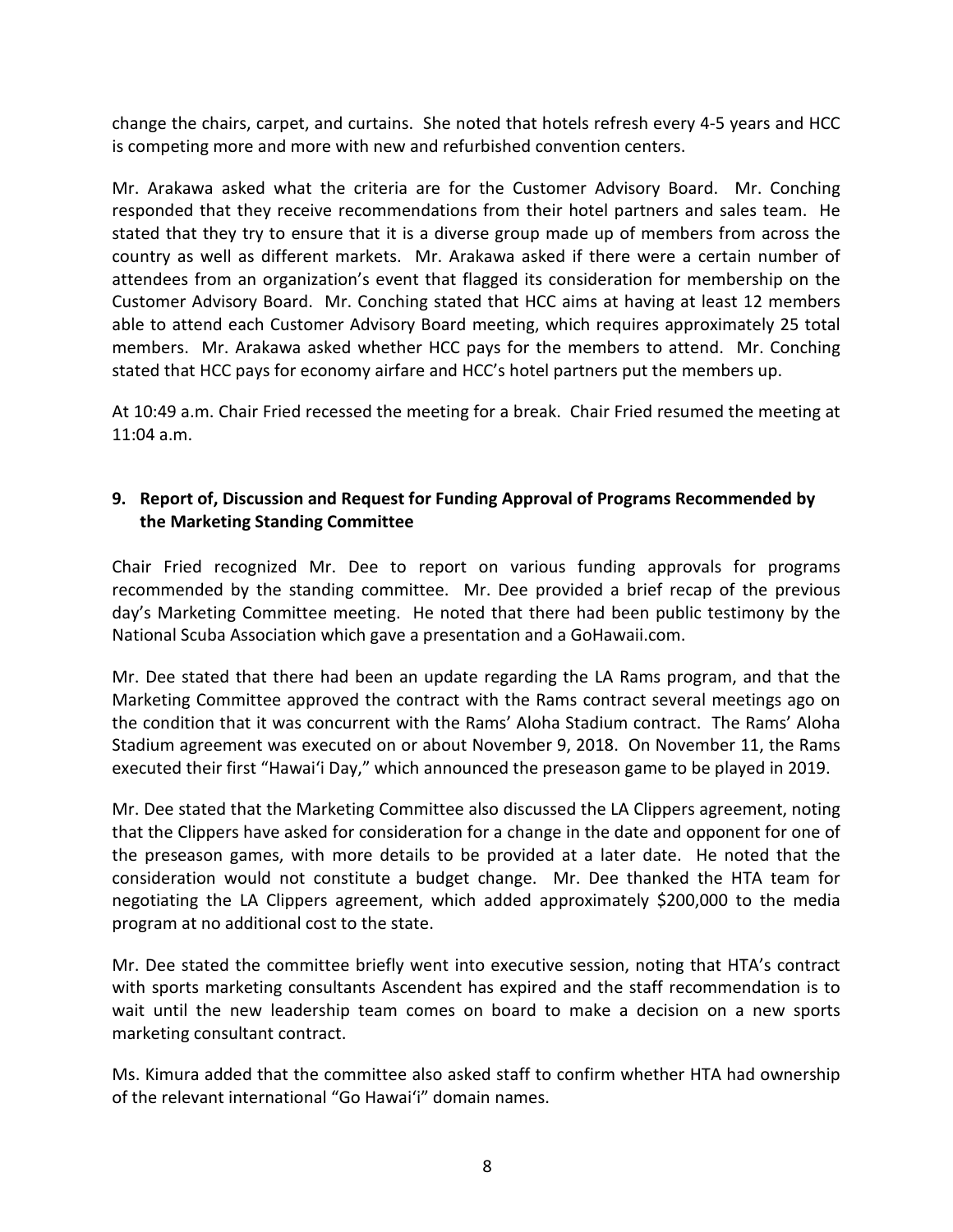Mr. Arakawa stated that recently he had received an email from Senator Wakai regarding an upcoming Florida Central University (FCU) football game to support their recently-injured quarterback from Hawai'i, McKenzie Milton. He asked whether the Marketing Committee had plans to do anything for either the FCU game or for the Hawai'i Bowl. Mr. Dee responded that he is meeting with HTA staff after the Board meeting to discuss what can be done for the FCU game given the short notice. He also stated that HTA is a sponsor of the Hawai'i Bowl. Chris Sadayasu added that HTA awarded of two of ESPN's signature events through RFP, the Hawai'i Bowl and the Diamond Head Classic.

## **10. Discussion and Action on the Recommendation of the CEO Search Committee, Reported to the Board at its September 27, 2018 Meeting, on the Selection of a New CEO for the Hawai'i Tourism Authority**

Chair Fried discussed the selection process for the CEO and the selected candidate's qualifications and professional background. Chair Fried announced that the selection for the new CEO is Chris Tatum, and that he is anticipated to be on staff by the next HTA Board meeting. Mr. Tatum is the area general manager for the Marriot and has been with the organization for 37 years. Mr. Arakawa noted that Mr. Tatum is a graduate of Radford High School. Chair Fried requested a motion to approve Mr. Tatum as the new CEO. Mr. Kam made the motion and Mr. Arakawa seconded it. The motion was approved by the Board.

### **11. Discussion and Action to Appoint an Interim CEO for the Hawai'i Tourism Authority, to Serve Until the New CEO Commences Employment**

Chair Fried announced that, because of the hotel strike, Mr. Tatum would need to remain at the Marriot a little longer and HTA would require an interim CEO in the meantime. Chair Fried requested a motion to appoint Mr. Togashi as interim CEO. Mr. Arakawa made a motion and Mr. Kam seconded it. Mr. Arakawa noted that, normally, there would be a concern because as acting CEO Mr. Togashi would be hiring the Chief Administrative Officer (CAO) and then, when Mr. Tatum begins as CEO/President, Mr. Togashi would return to his former role and would technically be under the supervision of the person that he hired as CAO. However, in this situation, the CAO will be recommended by the Board and a selection subcommittee. Mr. Kinkley, in his role as legal counsel, agreed with Mr. Arakawa's assessment. The Board voted unanimously to appoint Mr. Togashi as the interim CEO until the day Mr. Tatum starts as CEO.

### **12. Discussion and Approval of the Board Ratifying Any and All Documents Signed by HTA's Vice President, Finance and Director of Communications from November 1, 2018 through November 28, 2018**

Chair Fried also asked for the Board's approval to ratify all documents signed by HTA's VP of Finance from November 1 through November 28, 2018. Mr. Kam made the motion and Mr. Craig seconded the motion. Mr. Arakawa asked whether there was a list of contracts and their amounts. Mr. Togashi responded that he had not distributed a list but that he could do so,